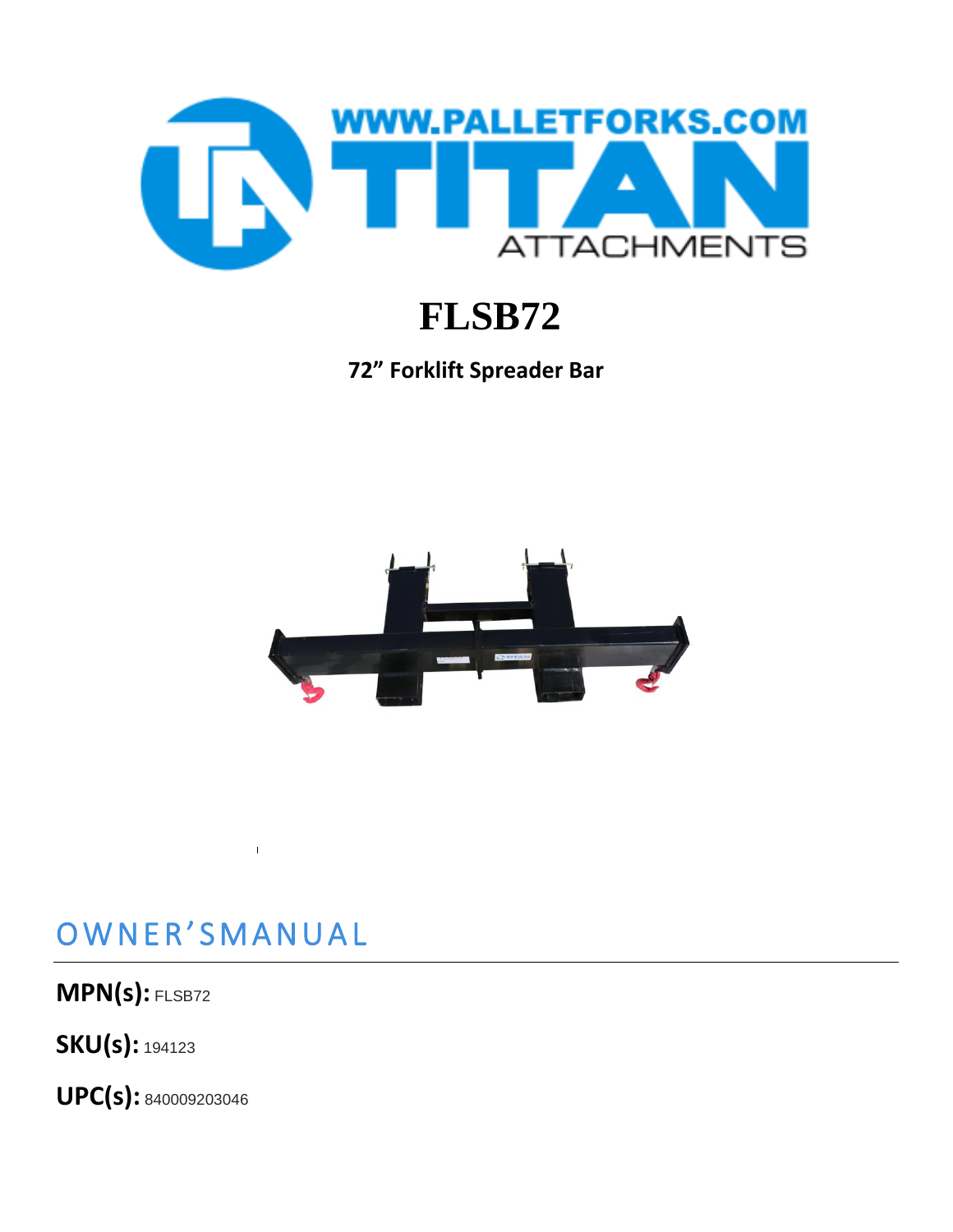### P A R T S D I A G R A M / E X P L O D E D V I E W



| <b>ITEM</b>  | <b>PART</b> | <b>DESCRIPTION</b>              | <b>QTY</b> |
|--------------|-------------|---------------------------------|------------|
|              | FLSB01      | <b>MAIN ASSY FLSB</b>           |            |
| $\mathbf{z}$ | FLSB02      | <b>SHACKLE SWIVEL WITH HOOK</b> |            |
| 3            | FLSB03      | <b>LOCK PIN</b>                 |            |
| 4            | FLSB01      | <b>LYNCH PIN</b>                |            |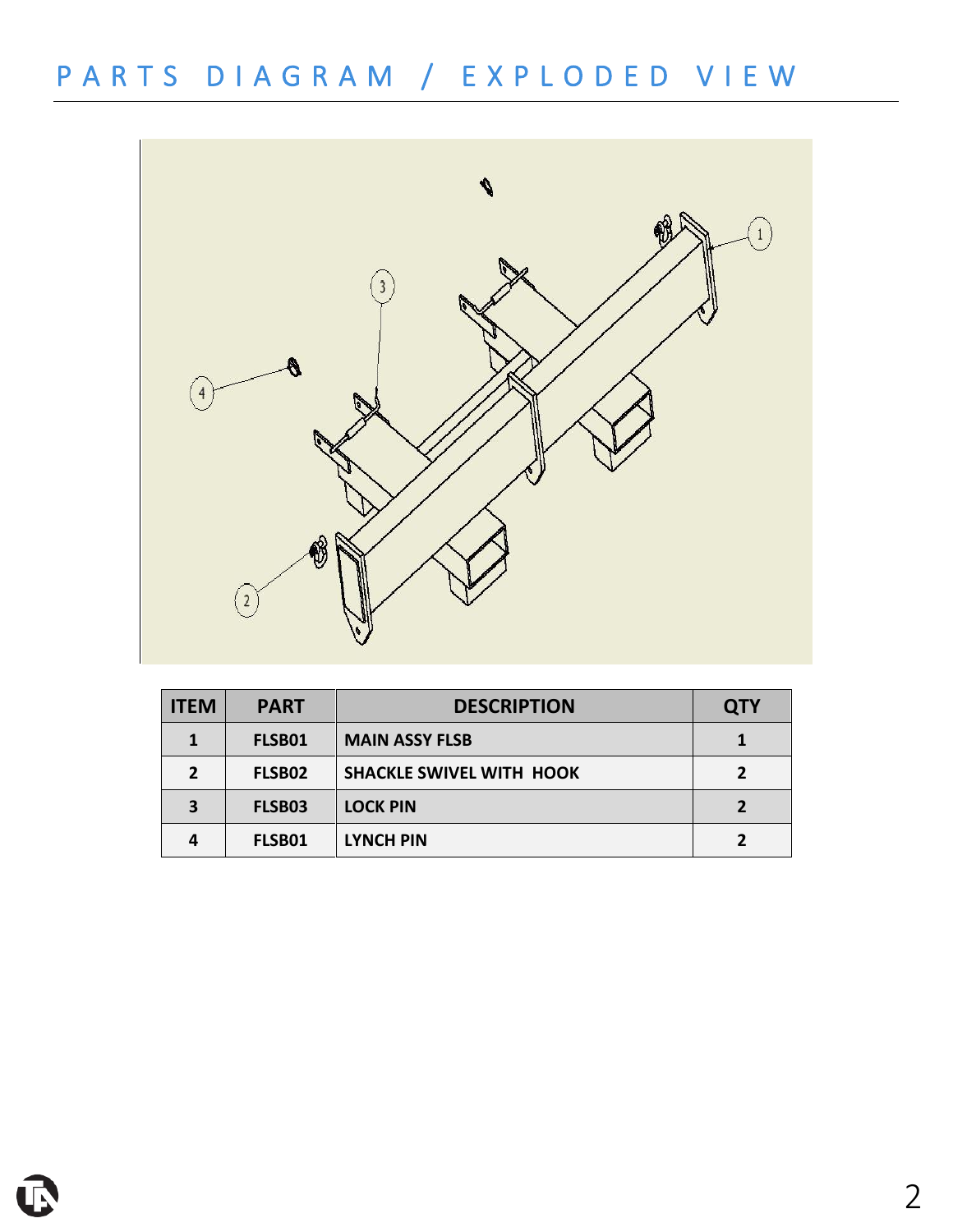